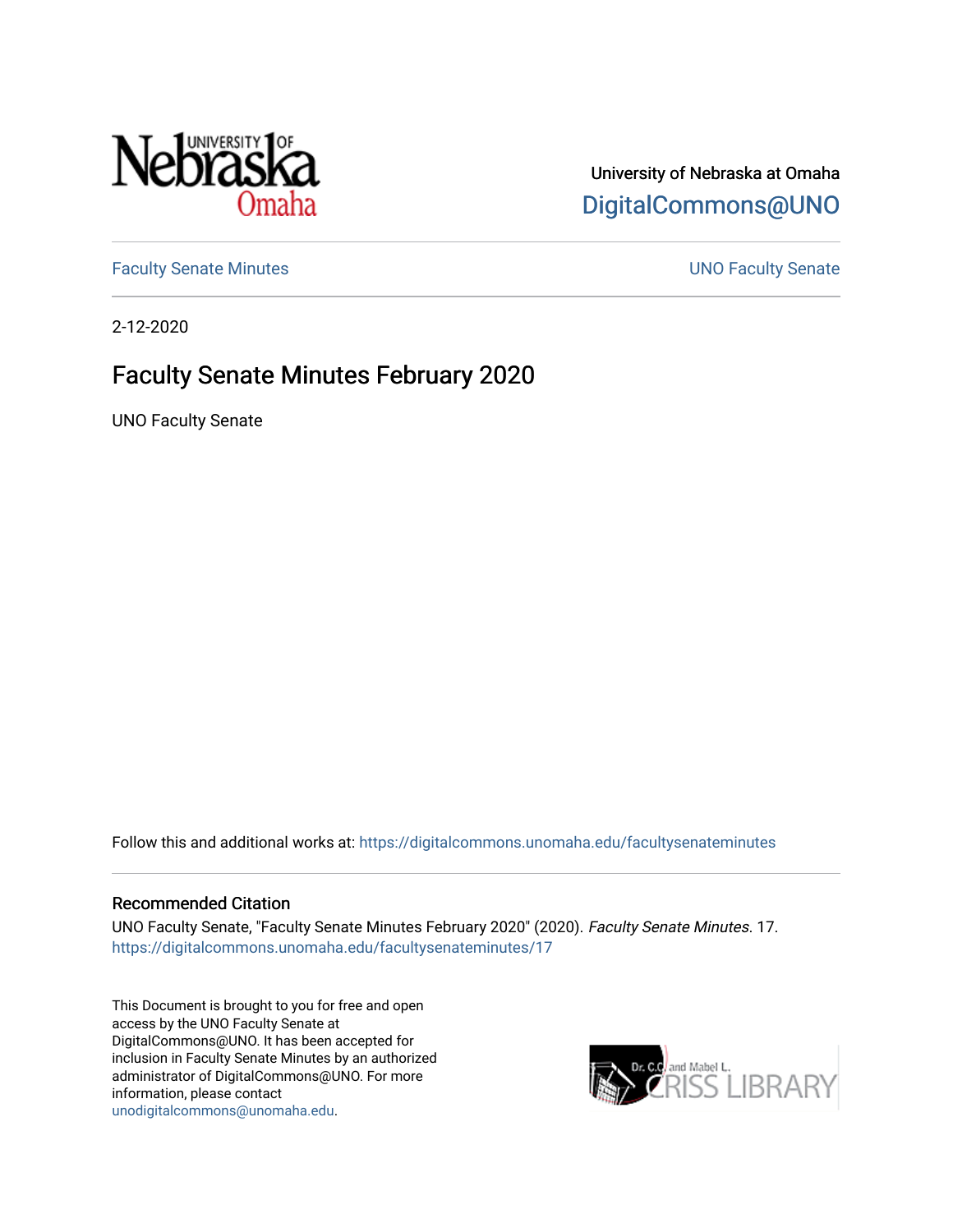

### **2019-2020 Faculty Senate Minutes**

Wednesday, February 12, 2020, 2p.m. Community Engagement Center 230/231

**Present:** Adidam, Anderson, Barone, Brownlee, Cast-Brede, Davidson, DeSanti, Hale, Helm, Kelly, Kilinc, King, Lee, Logsdon, Maher, Ostler, Podariu, Qureshi, Rech, Schaffer, Schoenbeck, Sharif-Kashani, Shaw, Sim, Siy, Surface, Wessling, Woody, Zhong

 $\_$ 

**Excused:** Huq, Nelson, Nero, Paine, Randall, Volkman

**Unexcused:** Rogers

**Vice Chancellor Sacha Kopp:** Dr. Kopp gave an update on the Big Ideas proposals that were submitted to assist in furthering growth and research at UNO. The dean's have picked six proposals. Some of these proposals will be implemented soon and others will be implemented in the future. He reminded senators that professional development opportunities are available and the reimagining-U program has added new classes for faculty to sign up for.

 $\_$  ,  $\_$  ,  $\_$  ,  $\_$  ,  $\_$  ,  $\_$  ,  $\_$  ,  $\_$  ,  $\_$  ,  $\_$  ,  $\_$  ,  $\_$  ,  $\_$  ,  $\_$  ,  $\_$  ,  $\_$  ,  $\_$  ,  $\_$  ,  $\_$  ,  $\_$  ,  $\_$  ,  $\_$  ,  $\_$  ,  $\_$  ,  $\_$  ,  $\_$  ,  $\_$  ,  $\_$  ,  $\_$  ,  $\_$  ,  $\_$  ,  $\_$  ,  $\_$  ,  $\_$  ,  $\_$  ,  $\_$  ,  $\_$  ,

 $\_$ 

- **I. The meeting was Called to Order** by President Hale at 2:02 p.m.
- **II. The Minutes** of January 15, 2020 were approved as submitted.

#### **III. Officers' Reports**

- **A. President's Report:** Senator Hale
	- **1. Conflict of interest (COI) disclosure**
	- **2. Health and Safety**
	- **3. Helping students out during winter**
	- **4. Professional Development**
		- **a. Diversity, Equity, and Inclusion**
		- **b. Online education**
		- **c. "reimagining-U" program**
	- **5. Update on Ted Carter Visit [not in campus newsletter]:** I have been in contact with President Carter's team. We have identified a date for President Carter to visit with the FS Executive Council. Tentatively this meeting will occur on March 20th. As I mentioned before, I have reached out to President Carter and his team to arrange a broader forum with faculty senate and faculty around the campus. His team has let me know that President Carter intends to meet with the faculty senate, but such a meeting is likely to occur later in the year. We are still working to identify and confirm a date.

After the Senate meeting this month, I intend to communicate the attached FS newsletter out to the campus to make them aware of the work this senate has done with regard to faculty advancement and the news items I just shared with you.

- **B. Secretary/Treasurer Report:** Senator Davidson
	- **1.** No meeting. No report.
- **IV. Executive Council:** Senator Surface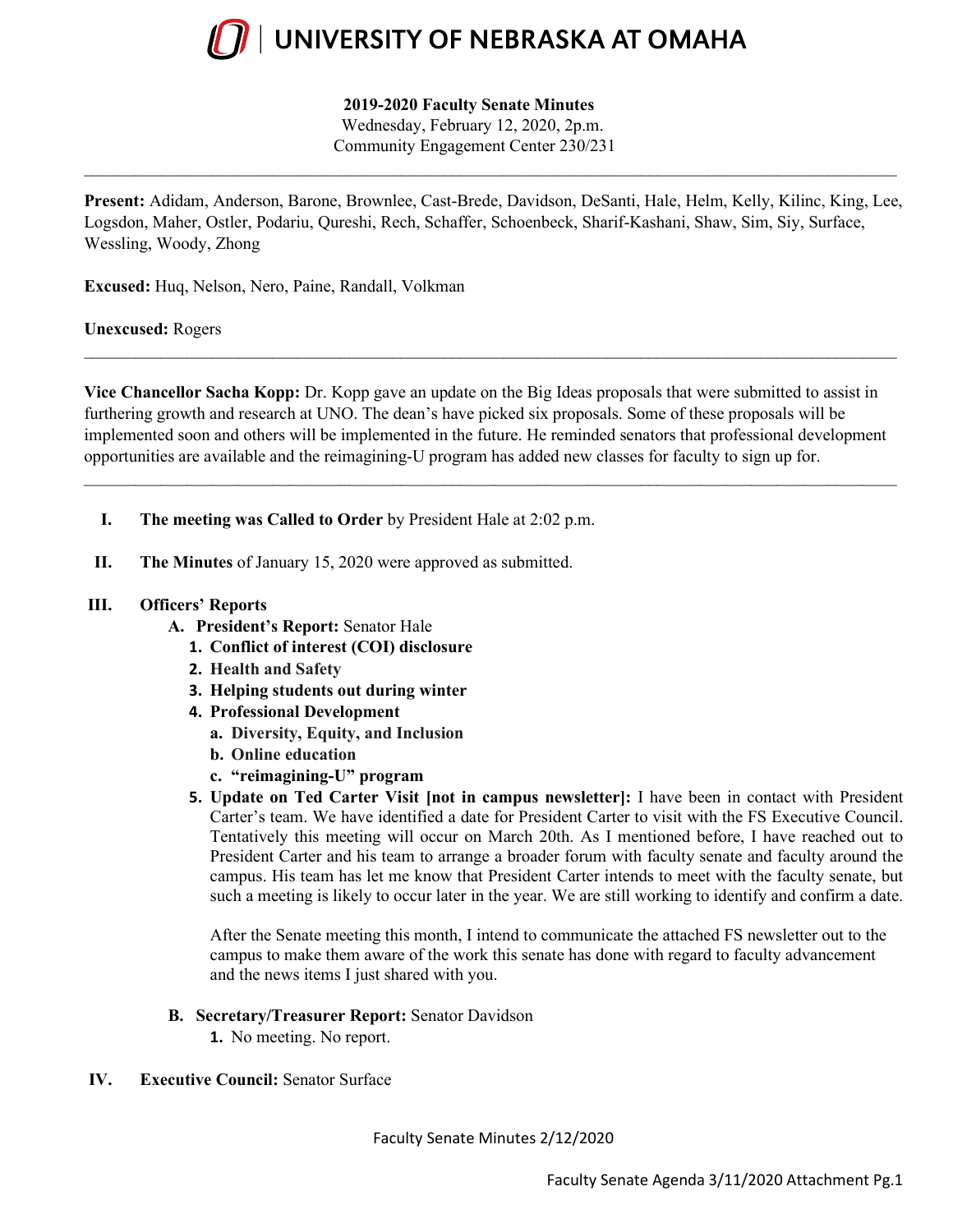

### **A. Senator Absenteeism**

*Further Discussion: Senator Surface announced senators with frequent unexcused absences are being contacted by Senator Davidson. Attendance to faculty senate meetings are expected. Senators should contact the faculty senate office if they plan to be absent from a meeting.* 

### **B. Conflict of Interest and Commitment Policy**

**1. RESOLUTION: Support for Draft Campus Policy Relating to Conflicts of Interest and Commitment** 

**WHEREAS** The UNO Compliance office has drafted the attached conflict of interest and commitment policy;

**WHEREAS** The compliance office has consulted with the Faculty Senate President for critical feedback on the policy;

**WHEREAS** The policy has been modified to incorporate feedback provided to clarify language, applicability, and enforcement;

**WHEREAS** The topic of conflicts of interest has become a timely news item for universities around the country due to high profile incidents at Harvard University;

**AND WHEREAS** Chancellor Gold, in his campus forum, identified conflict of interest disclosure as an important area for our campus to focus on;

**BE IT RESOLVED** that the UNO Faculty Senate does hereby recommend and endorse the attached Conflicts of Interest and Commitment Policy for adoption on the UNO Campus.

*Further Discussion: Senator Hale presented the Support for Draft Campus Policy Relating to Conflicts of Interest and Commitment Resolution. Drew Nielsen, Compliance Officer, answered questions regarding the*  policy. He reminded the senators this is not a new policy, just mandating the current form to be completed on *an annual basis. Nielsen suggests this will be proactive approach to the completion of conflict of interest forms and the notification for coi management plans to be put in place. He did confirm the Conflict of Interest Form does replace the Board of Regents Form used for funds received during the summer months. Drew Nielsen can be contacted for any additional questions and/or clarification. He plans on constructing educational materials for the future regrading the conflict of interest policy.*

*Motion to approve resolution, no opposed, motion passes.*

### **V. Standing Committee Reports**

### **A. Committee on Academic & Curricular Affairs:** Senator Woody

- **1.** At its 01-29-2020 meeting, the Academic and Curriculum Affairs Committee (ACAC) considered what, besides descriptive comments about a course, should be mandated for Inclusion in syllabi. It is believed that mandated information should be determined by the administration (e.g., information about all-campus policies). In addition, there should be a webpage for centralized policies. Further action by the Faculty Senate about part-time and non-tenured faculty should be tabled until the Senior Vice Chancellor sets forth determinations on the issues. The February 2020, meeting of the ACAC will focus on Teaching Evaluations.
	- **a.** Karen, Jaci, and Hank will be invited to attend the February ACAC meeting.
	- **b.** By February 10th, Committee members will submit questions to Lisa Daubman to be compiled and sent to upcoming meeting attendees.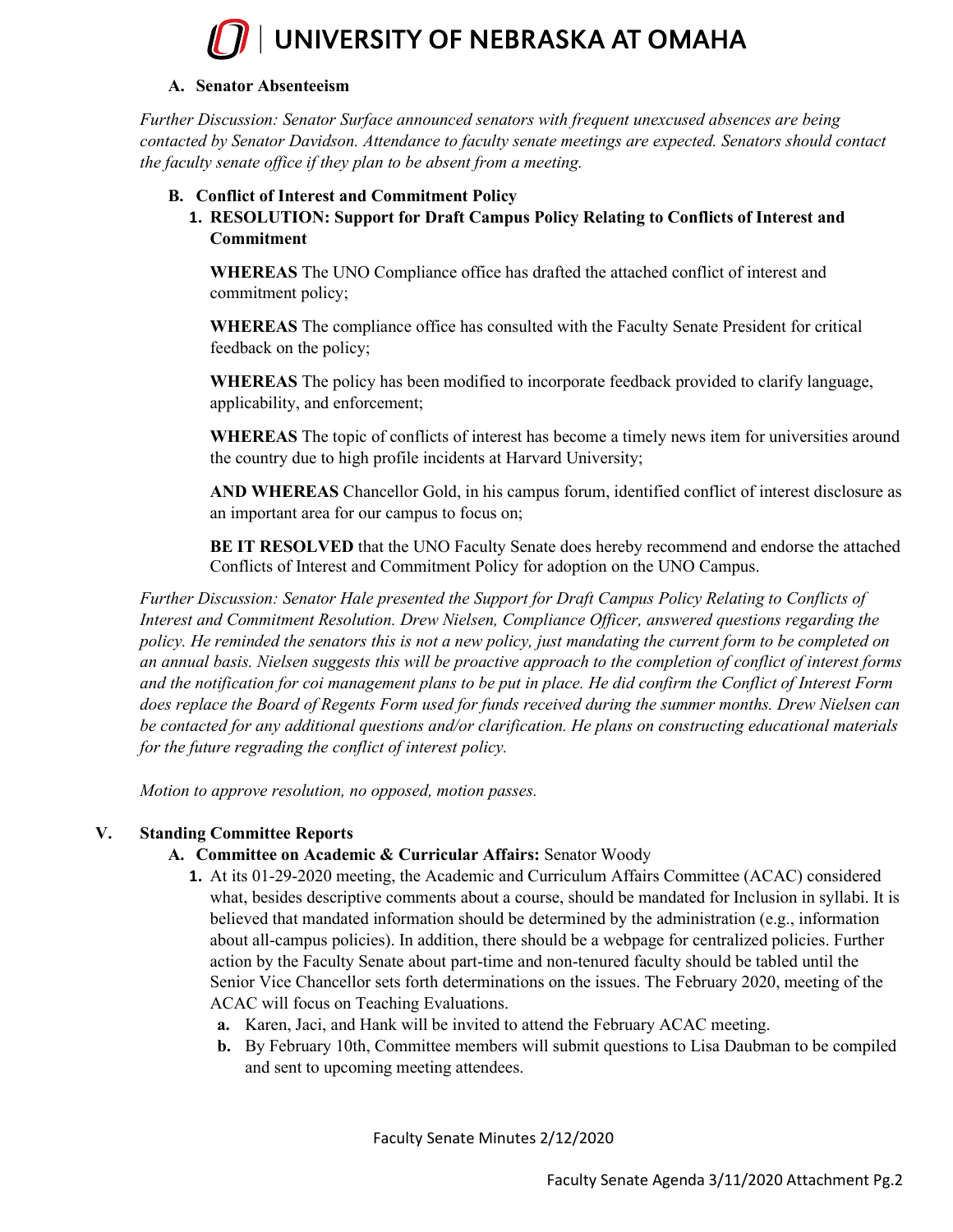# UNIVERSITY OF NEBRASKA AT OMAHA

- **c.** Discussion points will include guidance on usage of evaluations, consideration of ethics and professional issues, what other sources are already pursuing evaluation topics, whether a new instrument in place or contemplated, and any anticipated changes to the evaluation process.
- **2.** Liz Wessling is reaching out to Trent Frederickson regarding FERPA Regulations and the constraints regarding mandatory reporting and consequences of plagiarism.
- **B. Committee on Educational Resources & Services:** Senator Schoenbeck
	- **1.** Facilities and Administrative Costs Policies
		- **a.** In December, the ER&S Committee reported findings up to that point. Briefly, the amount of F&A distributed to the different colleges is proportional to the amount that each brought in during the previous year. The disposition and disbursement of these funds is at the discretion of the dean of each college, subject to NU system spending guidelines; beyond this, there are no uniform policies regarding disbursement at the college level or lower.
		- **b.** The ER&S Committee was asked to determine whether there was a mechanism by which the Senate could influence disbursement policy at the college level. It was proposed that transparent reporting of college-level F&A spending could be a means of promoting the use of these funds in ways that support the research that attracted the funding.
		- **c.** We will approach this by attempting to answer the following questions:
			- **1.** Is there a reporting system in place that shows how F&A funds are being used at the college level? If so, are the reports available to the faculty? Does it report spending in a way that clearly shows how specific funds are spent?
			- **2.** If there is not such a reporting system in place, can we request that one be established?
	- **2.** Paul Beck Memorial Scholarship
		- **a.** Applications: The Paul Beck Memorial Scholarship application process has been incorporated in the University's general online scholarship application system. The application portal is open to qualifying students, and applications are coming in.
		- **b.** Contributions: A Paul Beck Memorial Scholarship "storefront" will be established through the NU Marketplace website. The site will facilitate contributions to the scholarship and issue the associated tax documentation.

## **C. Committee on Faculty Personnel & Welfare:** Senator Helm

- **1.** Ombuds Interaction with Faculty Senate per Shereen Bingham
	- **a.** The committee communicated with Dr. Bingham regarding her concerns. Since she is retiring from the role of director of Ombuds Services this May or August, the Chancellor and Senior Vice Chancellor are expected to establish procedures to fill the vacancy in accord with the Regents Bylaws, which state that the selection process "shall include formal consultation with representatives of those segments of the University served by the Ombudsperson." Dr. Bingham is committed to maintaining continuity and support for her replacement and is concerned that there be a transparent selection process, compensation (currently a course release in fall/spring and summer stipend), and appropriate training. In an effort to address these issues prior to the arrival of the new administration, she reached out to Faculty Senate for insights. Per her recent conversation with the FP&W Committee, it was decided that she would approach Dr. Kopp, who has informally indicated an appreciation of the Ombuds office, to seek out his opinions and formalize the selection process, identify the qualifications for the position (tenured faculty) and measure whether the Faculty senate should be a part of the selection process. While we are waiting to hear back from her regarding her discussions with Dr. Kopp, Dr. Bingham is interested in the degree to which the faculty senate would like to be a part of the selection process for this position.
- **2.** Confidential information that was released by the University and shared with a The United Way, per Dale Eesley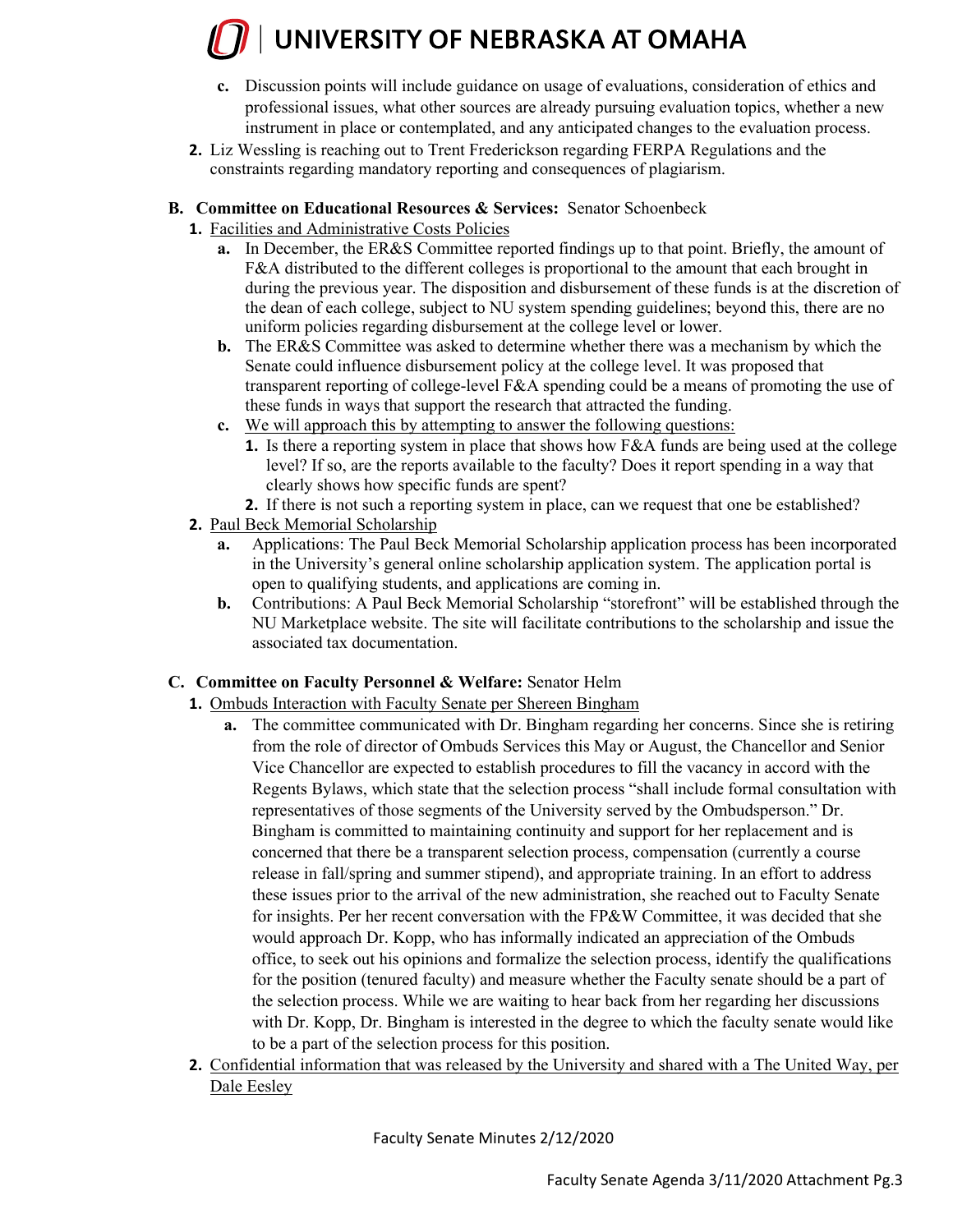# UNIVERSITY OF NEBRASKA AT OMAHA

**a.** The Committee communicated with Dr. Easley regarding his discovery that confidential personnel information had been released by the University to the United Way. He discovered this when he followed a link provided to him in an email sent on behalf of the United Way and discovered his personnel number in the link. The FP&W Committee also followed the United Way link and by using a faculty personnel number we were granted access to the UW site. Dr Eesley raised his concerns with Cecil Hicks, Assistant Vice Chancellor for Human Resources. Mr. Hicks response: It appears from my research into this matter UNO (actually University of Nebraska system as whole) has had quite a long-standing relationship/agreement with UNO. It also appears per standard protocol the University makes every effort to ensure any data sharing is appropriate. The United Way gets limited data from us and the risk has been determined to be low based on all identified factors.

Dr. Eesley felt this response did not adequately address his concern. The committee followed up with Mr. Hicks inquiring about where to find UNO's policy regarding releasing employee information to third parties, and UNO and/or the University of Nebraska's policy regarding releasing information to the United Way. We are still awaiting a response.

Note:*"Employee records are protected by the University of Nebraska Board of Regent bylaw 1.4.4. It specifies employee information that is to be kept confidential."* 

- **3.** Ziaul Huq has been appointed to take part on the NU level benefits committee.
	- **a. RESOLUTION:** University-wide Retirement Plan Review Committee:

BE IT RESOLVED as Central Administration has created a new NU system wide committee called the University-wide Retirement Plan Review Committee, the following name go forward to serve this term, from Spring 2020 through December 31, 2021: Ziaul Huq (CBA).

### **D. Committee on Goals & Directions:** Senator Ostler

### **1.** *Ongoing/Pending Items:*

**a.** *Lecturer Auxiliary Appointment overview:* Within the coming academic year, the AAUP will be launching into a new Collective Bargaining agreement. As part of this process, the Committee on Goals and Directions will focus on exploring rank and promotion options for non-tenure track faculty on two separate fronts, one as part of the Collecting Bargaining process and the other on a related issue but not under the obligations of the Collective Bargaining agreement. The first agenda will be to help conceptualize uniform processes and criteria for the promotion of Instructors and Lecturers, which may include continuing contracts and new ranks similar to Senior Instructor, Senior Lecturer, or Professor of Practice. G&D Committee members will be researching possible successful models used in other institutions. The G&D Committee will also be working with the existing Ad Hoc Committee currently working with Sr. Vice Chancellor Kopp on the same issue. The second agenda will be focused on improving the partnership and status of Adjunct Faculty members and considering options for special faculty designations such as Auxiliary Appointments in Service and/or Creative Activity. Although not under the same contract obligations, Adjunct Faculty provide a significant portion of the SCH production at UNO but are compensated at a relatively low rate. In order to honor and retain the best teachers for UNO and our students, we believe it is necessary and appropriate to consider actions that will help recruit and retain these quality individuals. We discussed ideas such as Adjunct Faculty awards to recognize outstanding teaching and/or service, parking perks, a ladder/ranking system, and a possibility of extended contracts.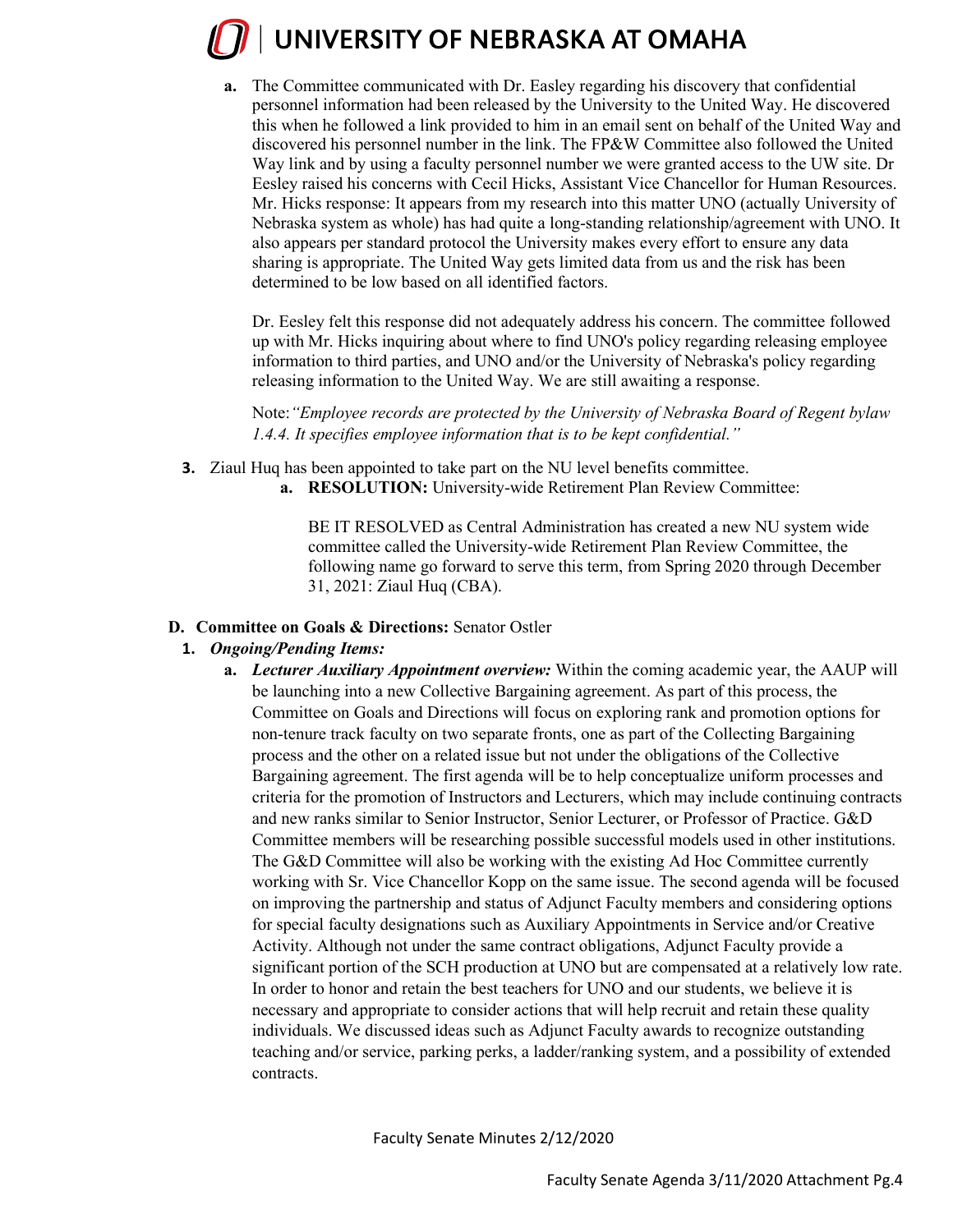# UNIVERSITY OF NEBRASKA AT OMAHA

- **b.** Solar Feasibility: The G&D Committee intends to request an update on reactions to the solar Feasibility study reported to Central Administration on the commitment to Renewable Energy on Campus. At this time, no action items are pending; however, the issue will be raised at the next EO&A meeting for additional consideration.
- **2.** *New Items:* 
	- *a.* None

*Senator Rech requested Senator Ostler to take on the issue of parking costs for adjunct faculty on campus.* 

### **E. Professional Development:** Senator Cast-Brede

- **1.** Student Health Insurance Plan
	- **a.** Met with Dr. Juan Casas and Aya Yousuf, Student Government President, to receive an update on the NU-system committee addressing the student health insurance plan issues.
	- **b.** The systems should have been getting quotes from United Healthcare for the existing plan and other pricing models. The committee hopes to be making recommendation mid-February with the final recommendation going to NU administration mid-March.
	- **c.** Both Dr. Casas and SG President Yousuf felt that there were still some unanswered questions around out of pocket costs and parental insurance coverage but felt the impact of the insurance plan on students was always at the forefront of the discussions. The goal is to try to still provide access to a platinum level insurance plan.
	- **d.** Challenges The situation is a result of high medical loss ratios, almost 40% of the claims are high claims (above \$25,000), and a declining student enrollment.
	- **e.** The current medical loss rations are too high to attract other insurance providers (there are only four student health insurance providers in the country) so the committee is looking at the quotes from United Healthcare in the short term. When that improves, the university will be able to ask other providers for quotes.
	- **f.** To be eligible for the student health provider, students must be enrolled in at least seven credit hours with at least one of those hours being on campus. The committee asked if there would be ramifications if that requirement was lowered and the on-campus hour was dropped.
	- **g.** Forced enrollment is not a current consideration.
	- **h.** SG President Yousuf is interested in collaborating with Faculty Senate in a response to the student health insurance plan situation but feels there is not enough information yet to formulate what that response might be.
- **2.** Campus Policy Regarding Bringing Children to Work
	- **a.** There is a campus-wide policy on bringing children to work.
	- **b.** Policy reads: *"As a rule, it is inappropriate for children to be in the work-place on a regular or sporadic basis, such as after school each day, on holidays when daycare is not available, or when children are ill.*
	- **c.** *In the rare instance when there are no other alternatives, and a staff member must bring a child to the workplace, advance approval should be obtained from the supervisor and the duration of the child's visit to the workplace should be kept to a minimum. It is essential that parents or guardians provide close, constant supervision of their children while they are in the workplace. Children who are ill should never be brought to the workplace. Parents or guardians are responsible for childcare arrangements and planning alternatives for childcare. Parents or guardians may use vacation time when childcare issues arise."* (https://www.unomaha.edu/campus-policies/children-in-the-workplace. php)
- **F. Committee on Committees:** Senator Qureshi